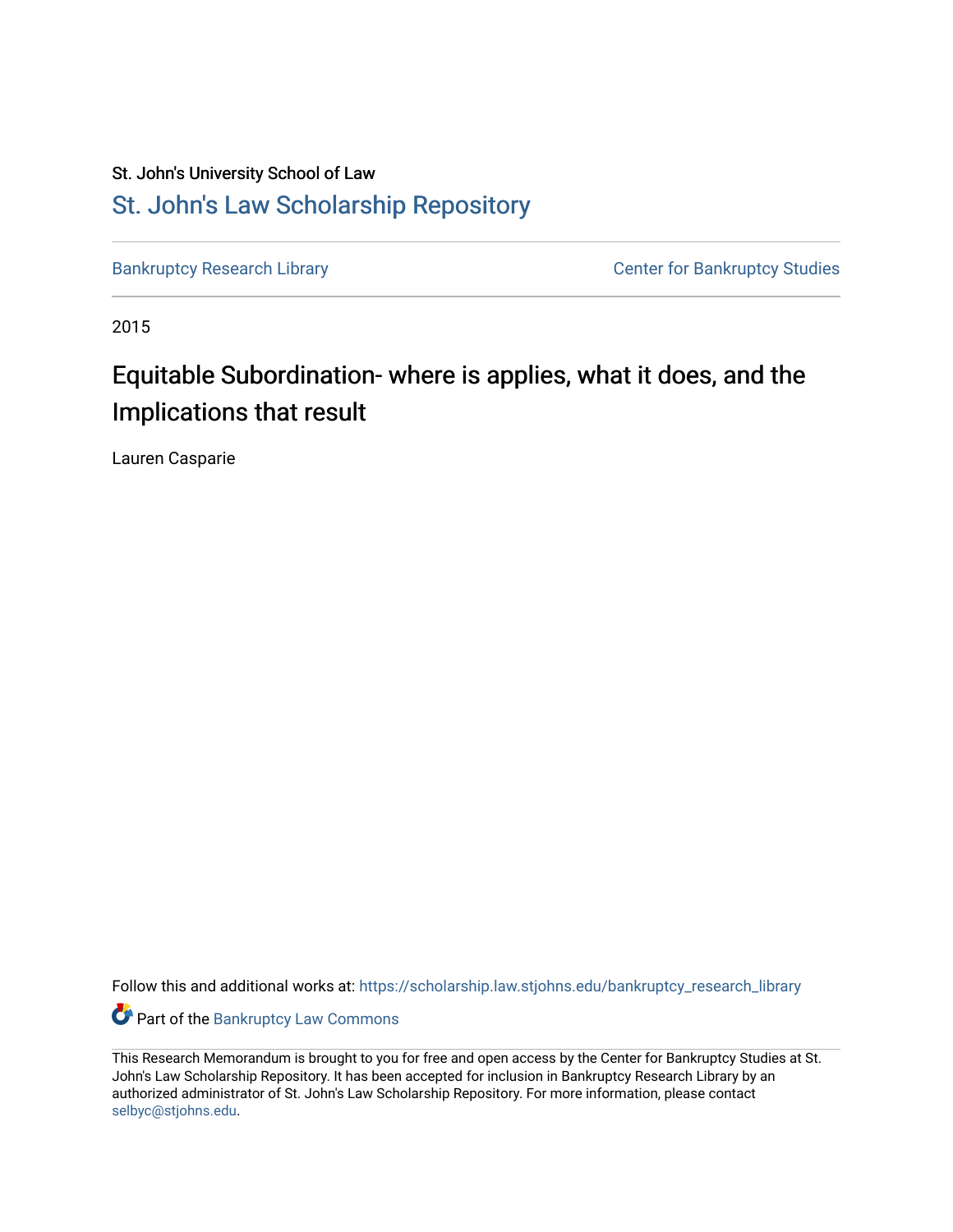

### Equitable Subordination- where is applies, what it does, and the Implications that result

#### Lauren Casparie, J.D. Candidate 2016

Cite as: Equitable Subordination- where is applies, what it does, and the Implications that result, 7 ST. JOHN'S BANKR. RESEARCH LIBR. NO. 4 (2015).

## **Introduction**

Equitable subordination, as permitted under section  $510(c)(1)$  of the Bankruptcy Code<sup>1</sup>. provides the court the ability to reorganize creditor's debt in the light of any inequitable conduct.<sup>2</sup> The code gives courts the ability to subordinate the level of priority of a creditor's claim in light of any inequitable conduct committed by that creditor.<sup>3</sup> This remedy is applied in cases where the creditor has acted in an inequitable manner, causing injury or creating unjust positions for other creditors.<sup>4</sup> This remedy is remedial, not punitive, and limited only to the extent necessary to remedy the damage caused by the wrongdoing creditor.<sup>5</sup> Traditionally, equitable subordination was only applied in cases where the wrongdoing creditor was an insider, however, recently this remedy has been applied to all creditors.<sup>6</sup> In addition, equitable subordination was only applied in instances of fraud, but in recent years has been expanded to remedy all unfair and unjust conduct by creditors.<sup>7</sup>

<sup>&</sup>lt;sup>1</sup> All code sections referred to in this article refer to the Bankruptcy Code.

 $2$  11 U.S.C.A. § 510.

<sup>&</sup>lt;sup>3</sup> 4-510 Collier on Bankruptcy P 510.01

 $4$  Id.; In re 80 Nassau Associates, 169 B.R. 832 (Bankr. S.D.N.Y. 1994).

<sup>&</sup>lt;sup>5</sup> 4-510 Collier on Bankruptcy P 510.01

 $^{6}$  Id.

 $7$  In re 80 Nassau Associates, 169 B.R. at 832.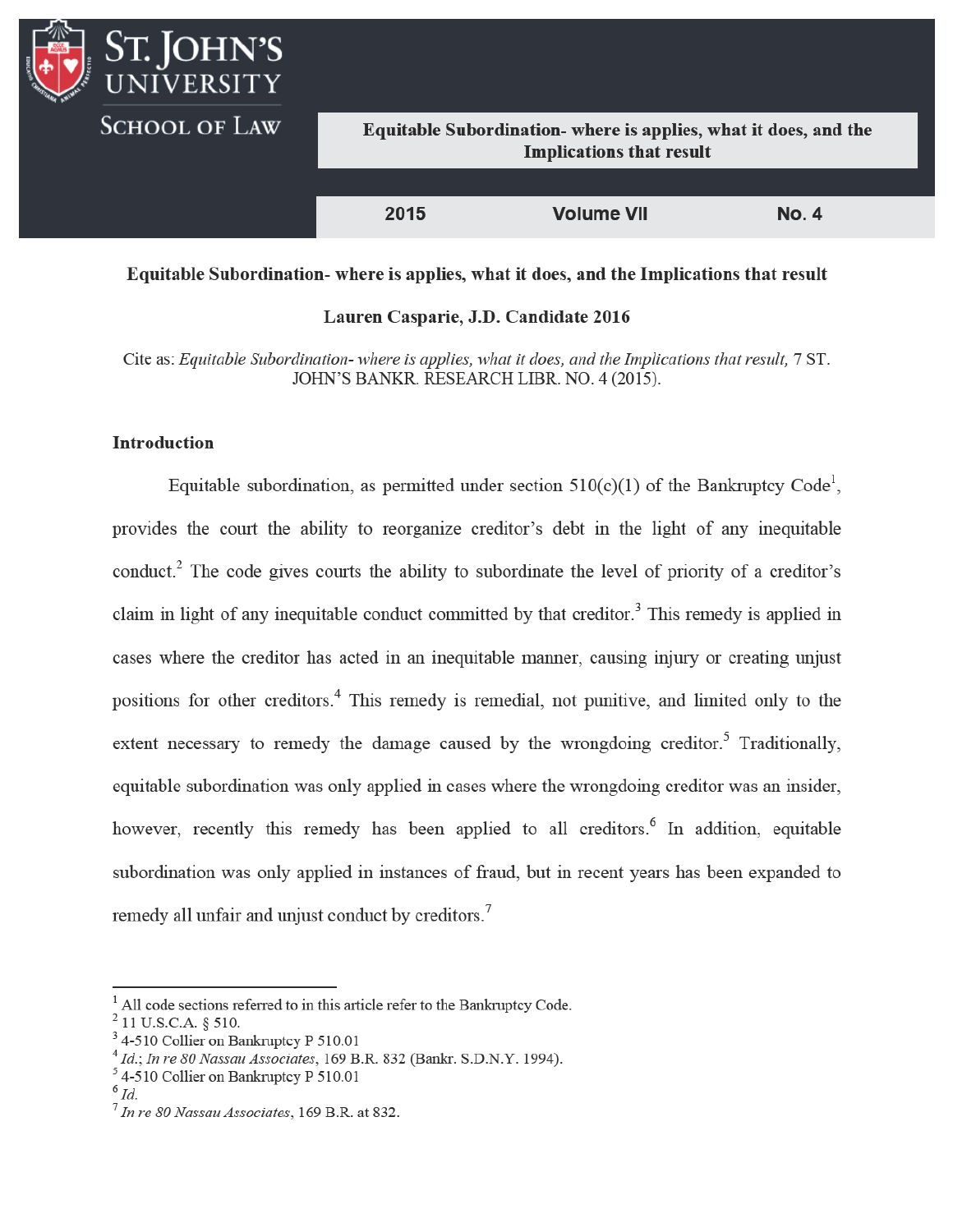Recently a creditor who breached the implied contract of good faith was found to have risen to the level of equitable subordination.<sup>8</sup> Specifically, in *In re LightSquared, Inc.*<sup>9</sup>, a bankruptcy court equitably subordinated the claim of an entity that the founder, chairman of the board, and controlling shareholder of a competitor of the debtor created in order to circumvent a credit agreement's restrictions on transferring the debt to certain parties.<sup>10</sup> In particular, the court determined that the entity acted in bad conduct by breaching the implied covenant of good faith by (1) circumventing the credit agreement's restrictions and (2) delaying the closing of the entity's purchases of debt from other creditors.<sup>11</sup> Further, the court concluded that this conduct resulted in damage to the other creditors.<sup>12</sup> Accordingly, the court decided to equitably subordinate the entity's claim to the extent necessary to place the other creditors in the position they would have been in if not for the wrongdoing.<sup>13</sup>

This case is significant for creditors because their claims may now be equitably subordinated for conduct technically permitted under an agreement with the debtor. Creditor's need to take precautions to protect themselves in cases where their claims might be equitably subordinated because in the court's discretion their actions caused injury to other creditors. The courts recent broad application of the equitable subordination doctrine may lead to fewer dealings between creditors and debtors due to the fear of losing money.

 This Article discusses the bankruptcy courts ability to equitable subordinate a creditor's claims. Part I of this Article discusses the requirements for equitable subordination. Part II discusses the situations in which a bankruptcy court applies equitable subordination, focusing on

 $\overline{a}$ 

<sup>8</sup> *In re* LightSquared Inc., 511 B.R. 253 (Bankr. S.D.N.Y. 2014).<br>
<sup>9</sup> *Id.*<br>
<sup>10</sup> *Id.* at 341.<br>
<sup>11</sup> *Id.* at 360-61.<br>
<sup>12</sup> *Id.*<br>
<sup>13</sup> *In re LightSquared Inc.*, 511 B.R. at

American Bankruptcy Institute Law Review | St. John's School of Law, 8000 Utopia Parkway, Queens, NY 11439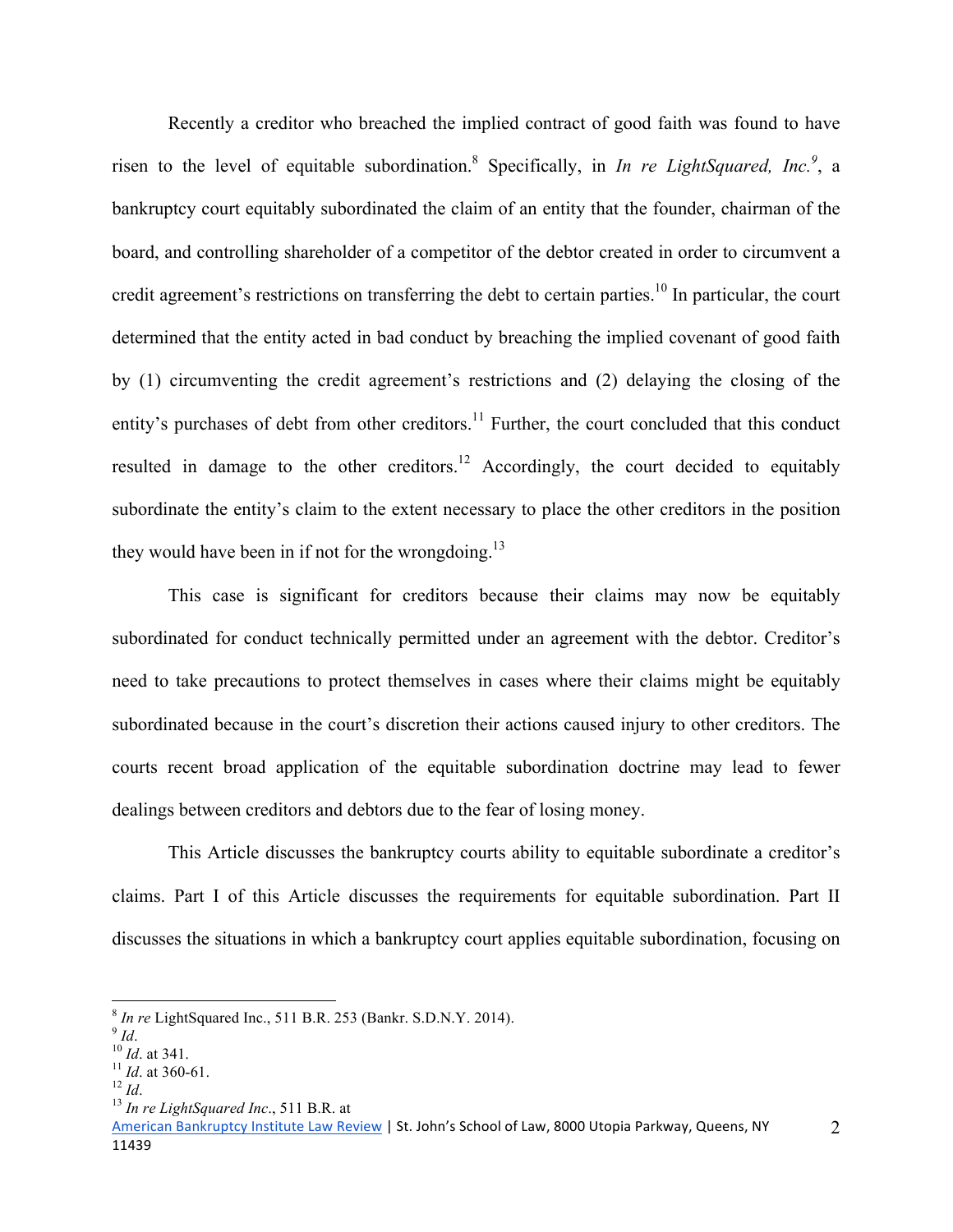breach of the implied covenant of good faith as a reason for equitable subordinating a creditor's claims. Part III discusses the implications of applying an equitable subordination remedy in a bankruptcy proceeding.

# **I. Equitable Subordination Generally**

Section  $510(c)(1)^{14}$  gives the court the power to subordinate claims, in whole or in part, under principles of equity.<sup>15</sup> In particular, the bankruptcy courts have the ability to invoke equitable principles to achieve fairness and justice in the reorganization process.<sup>16</sup> Under section 510(c), a bankruptcy court may adjust the priorities of creditor's claims and interests and subordinate all or part of a wrongdoing creditor's claim to receive a just result that restores the other affected creditors to the position they would have been in without the wrongdoing creditor's actions.17

In applying section  $510(c)(1)$ , many courts require a finding that the wrongdoing creditor engaged in inequitable conduct that resulted in injury to other creditors or led to an unfair advantage to the wrongdoing creditor.<sup>18</sup> Although the Supreme Court has declined to decide whether creditor misconduct is a prerequisite to the application of equitable subordination, such misconduct is almost always present in the cases they decide to equitably subordinate a creditor's  $claim$ <sup>19</sup>

 $14$  11 U.S.C.A. § 510

<sup>&</sup>lt;sup>15</sup> *Id.*<br><sup>16</sup> 4-510 Collier on Bankruptcy P 510.01; *In re Enron Corp.*, 333 B.R. 205, 221 (Bankr.S.D.N.Y.2005) (Gonzalez, J.) ("*In re Enron*") ("A bankruptcy court can subordinate any claim held by a creditor found to have engaged in inequitable conduct to achieve a 'just' result for the debtor's estate").

<sup>17 4-510</sup> Collier on Bankruptcy P 510.01 <sup>18</sup> *Id*. 19 *Id*.

American Bankruptcy Institute Law Review | St. John's School of Law, 8000 Utopia Parkway, Queens, NY 11439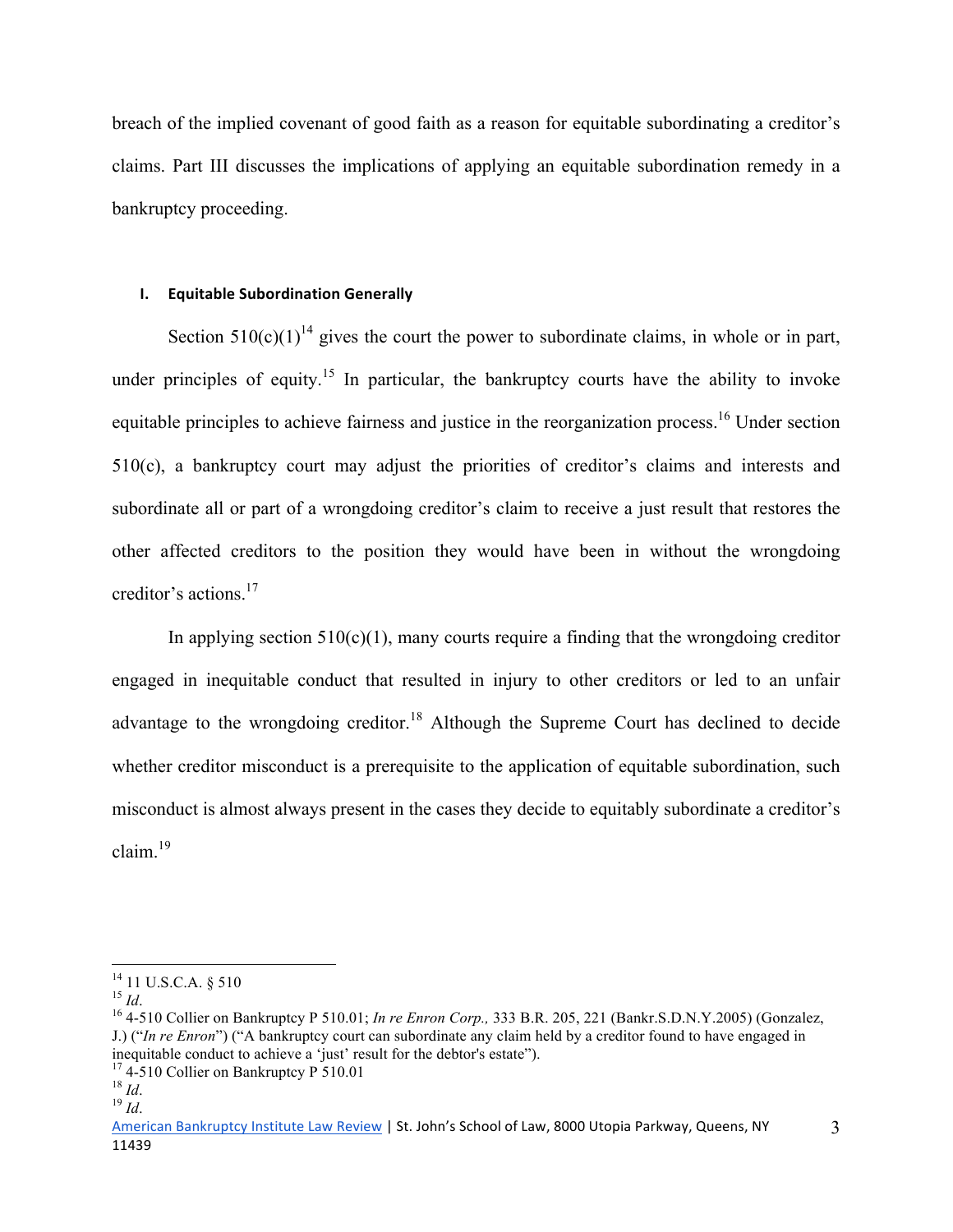Traditionally, the equitable subordination doctrine was only applied to insider claims.<sup>20</sup> Recent case law, however, has expanded the scope of the doctrine to apply to non-insider claims as well.<sup>21</sup> For example, in *In re 80 Nassau Associates*<sup>22</sup>, the court equitably subordinated a noninsider's claim in order to remedy the creditor's unfair conduct that affected the claims of other creditors.23 Importantly, the *80 Nassau Associates* court did not distinguish between insiders and non-insiders in its application of equitable subordination.<sup>24</sup>

Under the *Mobile Steel* test, the court will equitably subordinated a claim if, (1) the claimant engaged in some type of inequitable conduct<sup>25</sup>; (2) the misconduct resulted in injury to the creditors or conferred an unfair advantage on the claimant<sup>26</sup>; and (3) the equitable subordination of the claim is consistent with the provisions of the Bankruptcy Code.<sup>27</sup> The third prong is automatically met if the first two are satisfied.28

Under the first prong, the claimant must have engaged in some type of inequitable conduct.<sup>29</sup> Since section 510(c) does not explicitly state what constitutes sufficient inequitable conduct, many bankruptcy courts have developed case law that has determined the scope of the principles of equitable subordination.<sup>30</sup> For example, in *In re Adler, Coleman Clearing Corp.*,<sup>31</sup>

 $\overline{a}$ <sup>20</sup> *In re 80 Nassau Associates*, 169 B.R. 832 (Bankr. S.D.N.Y. 1994). Under section 101(31) of the Bankruptcy Code, insiders of a debtor corporation include (1) a director of the debtor, (2) a officer of the debtor, (3) a person in control of the debtor, (4) any partnership in which the debtor is a general partner, (5) any general partner of the debtor, or (6) any relative of a general partner, director, officer, or person in control of the debtor.<br>
<sup>21</sup> *Id.*<br>
<sup>22</sup> *In re 80 Nassau Associates*, 169 B.R. 832<br>
<sup>23</sup> *Id.* at 839.<br>
<sup>24</sup> *Id.*<br>
<sup>24</sup> *Id.* at 839.<br>
<sup>2</sup>

the statutory scheme imposed by bankruptcy law. Accordingly, while a bankruptcy court can apply the equitable doctrine at its discretion, its power to subordinate an allowed claim is not boundless and courts cannot use equitable principles to disregard unambiguous statutory language of the Bankruptcy Code.")"<br> $^{29}$  Mobile Steel Co., 563 F.2d 692, 700.

<sup>&</sup>lt;sup>30</sup> 11 U.S.C.A. § 510.<br><sup>31</sup> *In re Adler, Coleman Clearing Corp.*, 277 B.R. 520 (Bankr. S.D.N.Y. 2002).

American Bankruptcy Institute Law Review | St. John's School of Law, 8000 Utopia Parkway, Queens, NY 11439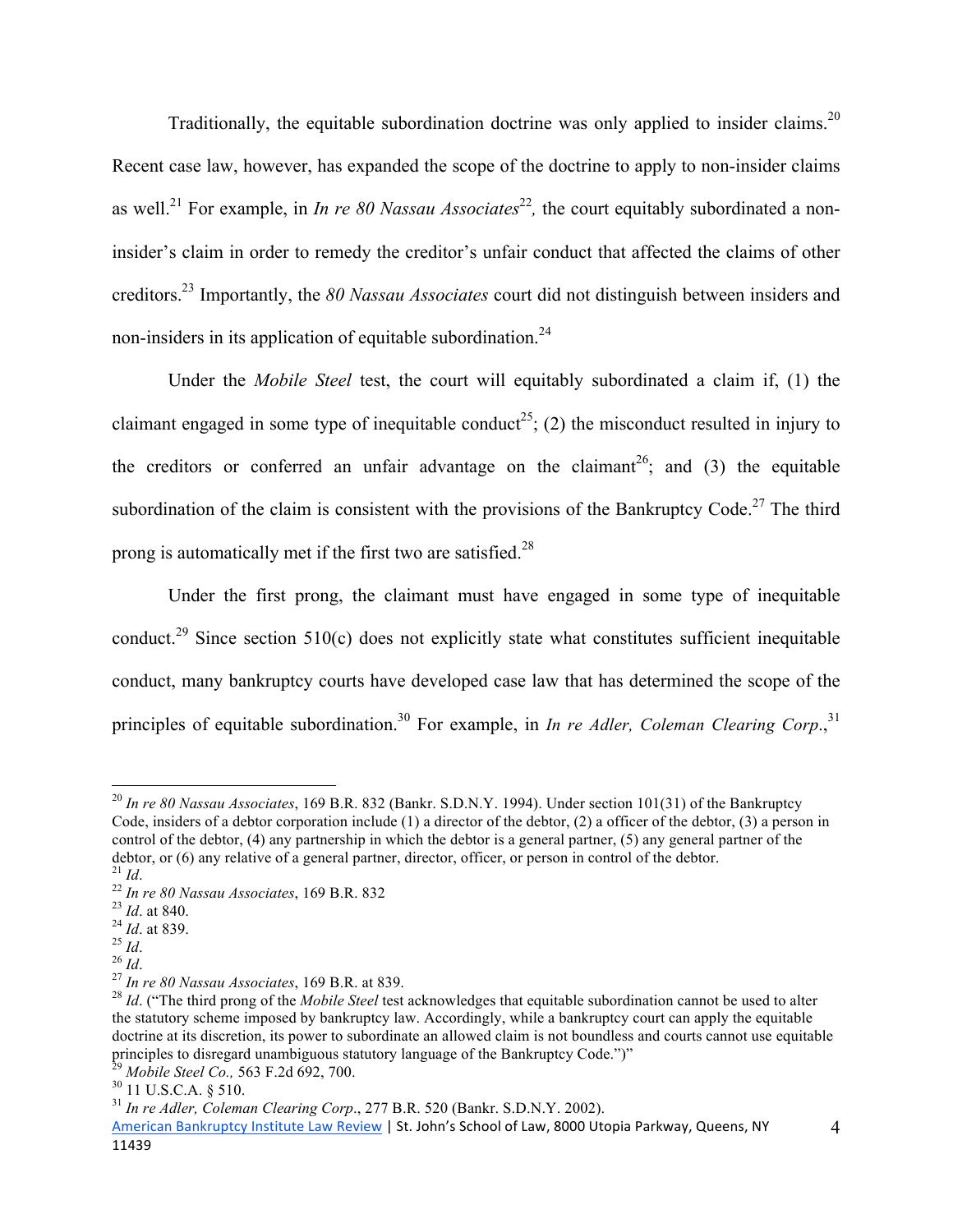the court concluded that it would be inequitable for the creditor to benefit from his violation of security law on behalf of other creditors that resulted in an increase of his account.<sup>32</sup> The *Adler* court further stated that the validity of the creditor's claim does not affect the court's decision as to whether to equitably subordinate the claim.33 In addition, the court in *80 Nassau Associates* opined the requisite that inequitable conduct is not limited to fraud, but includes any conduct that is brought about by one's own unconscionable, unjust, unfair, or foul conduct.<sup>34</sup> The court determined that the creditors conduct of deceiving debtors into believing that paying certain real estate taxes on their property would help restructure their mortgages was inequitable.<sup>35</sup>

Under the second prong, the misconduct must have injured the creditors of the debtor or resulted in an unfair advantage on the wrongdoer.<sup>36</sup> In particular the conduct must has caused the other creditors to receive less money than they would otherwise because of the misconduct.<sup>37</sup> This injury must have caused the general creditors to be less likely to collect their debts as a result of the alleged inequitable conduct.<sup>38</sup> The court has the discretion to determine the extent of the injury to the creditor or the unfair advantage to the claimant.<sup>39</sup> In exercising this discretion the court will consider other factors, including administrative convenience and the delay of a bankruptcy proceeding, historical considerations of equity, and the broad equitable principle that creditors should not disadvantage one another by legal delays.<sup>40</sup>

 $32$  Id.

<sup>&</sup>lt;sup>33</sup> *Id.*<br><sup>34</sup> *In re 80 Nassau Associates*, 169 B.R. at 837.<br><sup>35</sup> *Id.*<br><sup>36</sup> *Mobile Steel*, 563 F.2d at 700.<br><sup>37</sup> *Id.*<br><sup>38</sup> *Id.*<br><sup>39</sup> *In re Enron Corp.*, 333 B.R. at 218.<br><sup>40</sup> *Id* 

American Bankruptcy Institute Law Review | St. John's School of Law, 8000 Utopia Parkway, Queens, NY 11439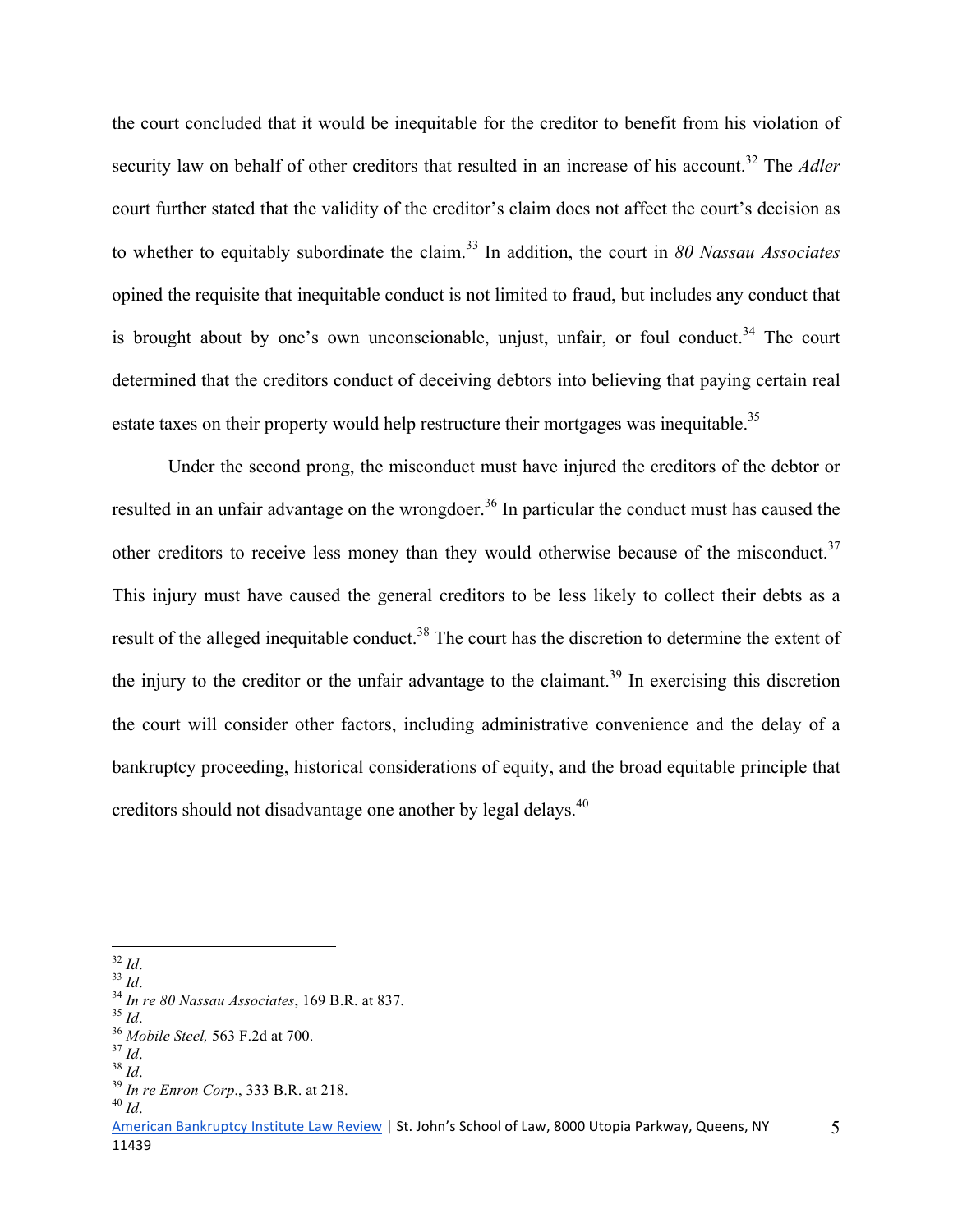If the court determines the creditor has satisfied the *Mobile Steel* test, the court must then decide what extent to equitably subordinate the claim.<sup>41</sup> A claim should only be subordinated to the extent necessary to offset the harm caused by the inequitable conduct.<sup>42</sup> Accordingly, equitable subordination is remedial, not a penal in nature and therefore should be used sparingly.<sup>43</sup> It is designed to undo or offset the affects of the creditor's inequitable conduct that produces injustice or unfairness.44

Furthermore, the court in *Enron Corp. v. Ave. Special Situations Fund II, LP* (*In re Enron Corp.*)<sup>45</sup> determined that any claim may be equitably subordinated if doing so is necessary to effectuate the remedy set forth in section  $510(c)$ .<sup>46</sup> The court held that although the creditor had not engaged in unlawful conduct by transferring debt under the credit agreement, the claims of the creditor should nevertheless be equitable subordinated.<sup>47</sup> The court opined that the transferring of debt was used solely to escape responsibility and therefore injured other creditors by leaving them to hold the blame.<sup>48</sup> The *Enron* court further stated that inequitable conduct is considered anything that will allow fraud to prevail and will prevent substantial justice from being done.49 The court held that the application of the *Mobile Steel* test ensures that the remedy of equitable subordination is available, while making certain that its reach does not go too far as to violate any provision of the Bankruptcy Code or make the remedy punitive instead of

1

<sup>&</sup>lt;sup>41</sup> Mobile Steel, 563 F.2d at 700.<br>
<sup>42</sup> Id.<br>
<sup>43</sup> In re Enron Corp., 333 B.R. at 218.<br>
<sup>44</sup> Id.<br>
<sup>45</sup> Enron Corp. v. Ave. Special Situations Fund II, LP (In re Enron Corp.), 333 B.R. 205 (Bankr. S.D.N.Y. 2005).<br>
<sup>46</sup> Id

American Bankruptcy Institute Law Review | St. John's School of Law, 8000 Utopia Parkway, Queens, NY 11439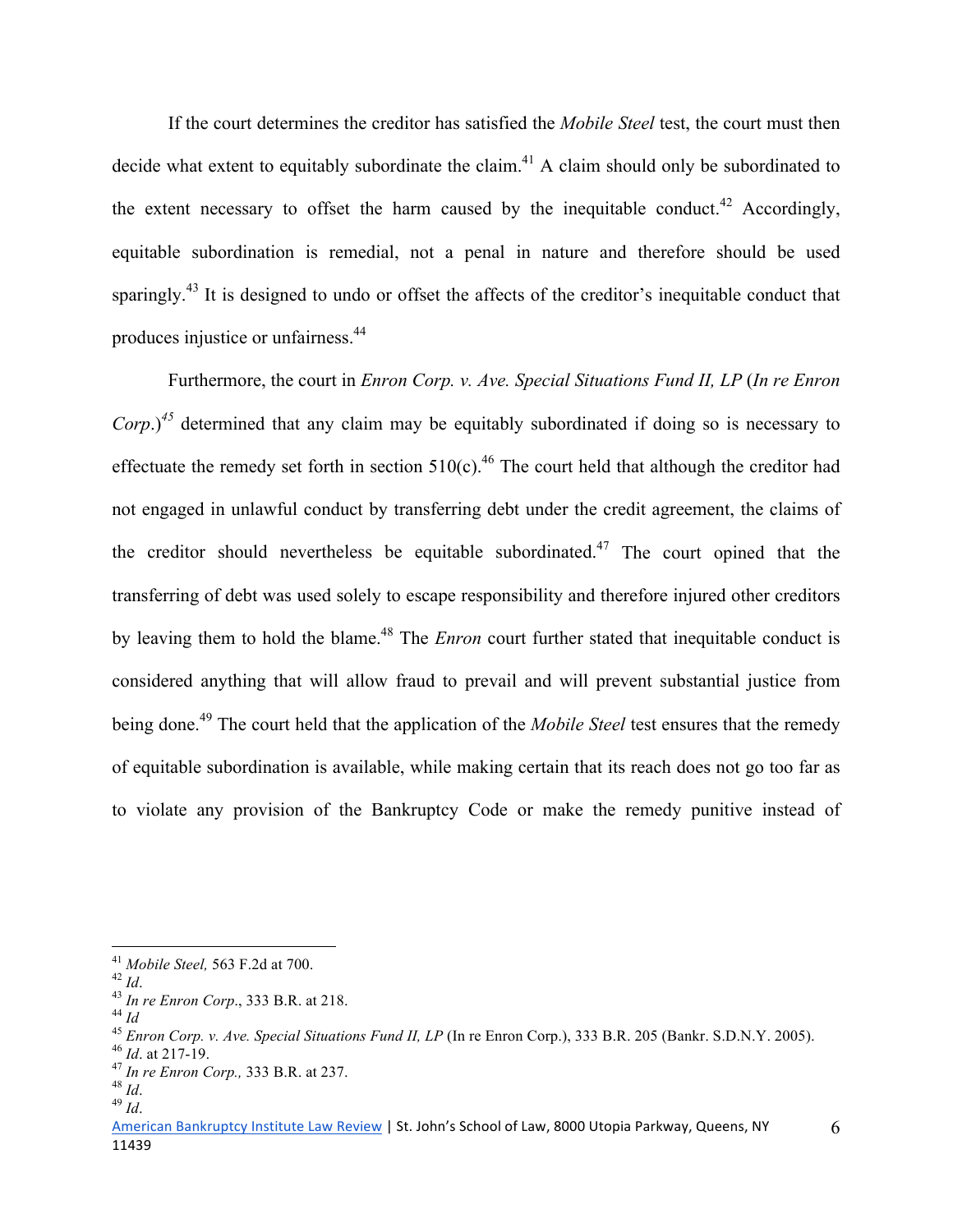remedial.50 One recent case that has further expanded the reach of equitable subordination is *In re LightSquared*. 51

# **II.** *In re LightSquared* – Expanding Equitable Subordination

 In *LightSquared*, the court held a creditor's claims should be equitably subordinated because the creditor had breached the implied covenant of good faith of a credit agreement by acquiring restricted debt and caused harm to other claimants by delaying the closing of the sales of restricted debt.52 In *LightSquared*, the debtor entered into a credit agreement that restricted transferring the debt to certain disqualified companies and all natural persons.<sup>53</sup> When a competitor company inquired about purchasing the debt, it discovered that the agreement's schedules listed competitor as a disqualified company.<sup>54</sup> Since the competitor could not purchase the debt directly, its controlling shareholder formed an investment vehicle for the exclusive purpose of buying the debt, thereby circumventing the credit agreement's restrictions on transferring the debt, in order to give the competitor effective control over the debtor's reorganization.55

 $50$  *Id.* at 219.

<sup>&</sup>lt;sup>51</sup> In re LightSquared Inc., 511 B.R. 253 (Bankr. S.D.N.Y. 2014).<br><sup>52</sup> Id. 361.<br><sup>53</sup> Id. at 267- 68 ("The Credit Agreement restricts transfers of the LP Debt. Section 10.04(a) of the Credit Agreement provides, in pertinent part:

<sup>[</sup>N]o Lender may assign or otherwise transfer any of its rights or obligations hereunder except (i) to an Eligible Assignee in accordance with the provisions of paragraph (b) of this *Section 10.04,* (ii) by way of participation in accordance with the provisions of paragraph (d) of this *Section 10.04* or (iii) by way of pledge or assignment of a security interest subject to the restrictions of paragraph (f) of this Section (and any other attempted assignment or transfer by Borrower shall be null and void)."<br><sup>54</sup> *Id.* at 269 ("Disqualified Company" is defined in Section 1.01 as follows:

<sup>[</sup>A]ny operating company which is a direct competitor of the Borrower identified to the Administrative Agent in writing prior to the Closing Date and set forth on *Schedule 1.01(a),* and thereafter, upon the consent of the Administrative Agent ... such additional bona fide operating companies which are direct competitors of the Borrower as may be identified to the Administrative Agent from time to time and notified to the Lenders. A Disqualified Company will include any known subsidiary thereof."). <sup>55</sup> *Id*.

American Bankruptcy Institute Law Review | St. John's School of Law, 8000 Utopia Parkway, Queens, NY 11439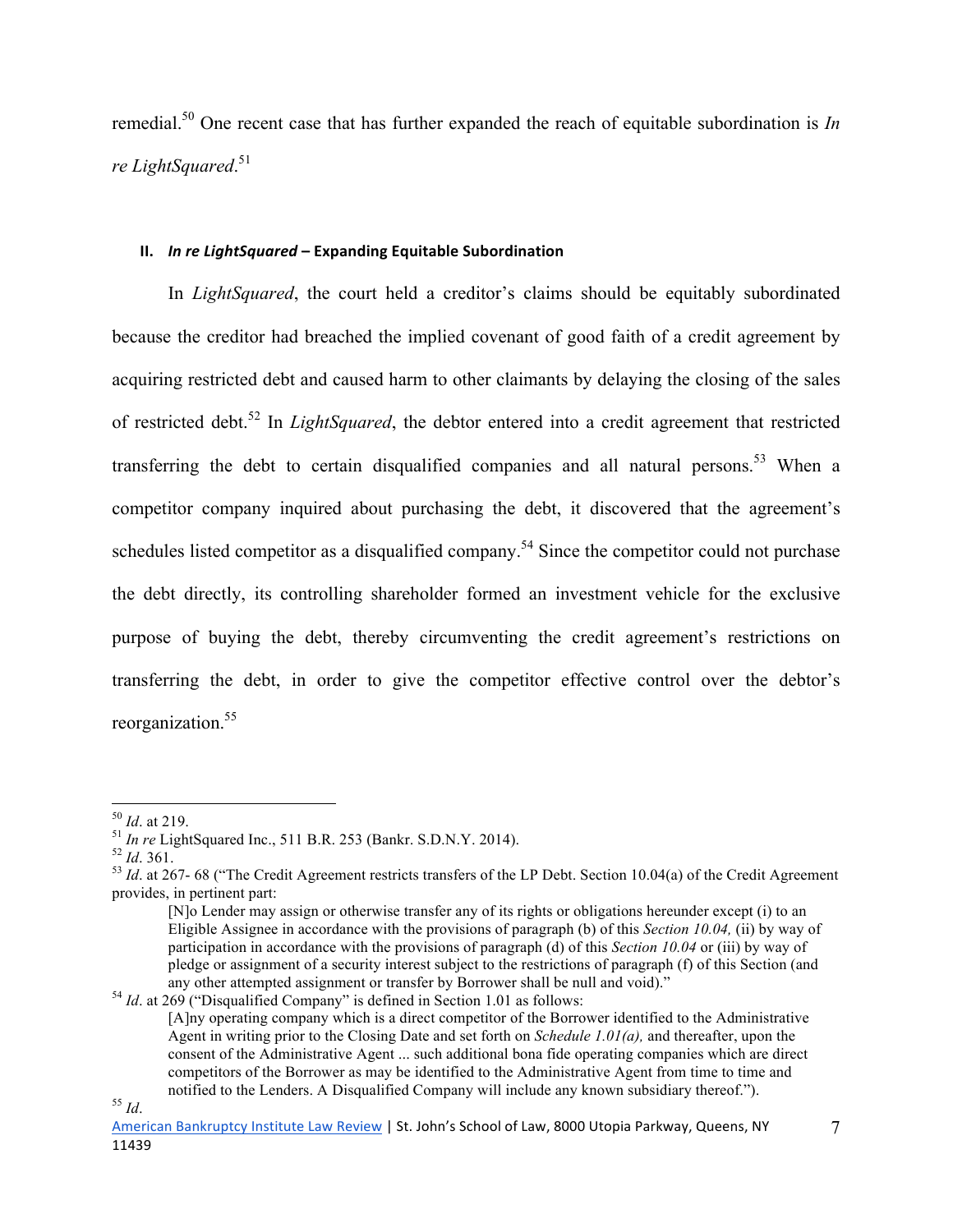The investment vehicle was under capitalized, resulting in the controlling shareholder funding multiple purchases by transferring money from his personal account.<sup>56</sup> While the controlling shareholder always had enough money to cover his purchases, he would delay closing the multiple purchases because the vehicle had the right to vote the debt before the transactions closed.<sup>57</sup> The controlling shareholder submitted a bid to purchase the debtor that would have resulted in the creditor being paid in full and an additional significant profit.<sup>58</sup> Subsequently, after the investment vehicle blocked the debtors attempted to reorganizing, the debtor filed for bankruptcy under chapter 11 of the Bankruptcy Code.<sup>59</sup>

Approximately a year after the debtor filed, one of the debtor's major shareholders commenced an adversary proceeding against, amongst others, the competitor, the investment vehicle, and the controlling shareholder, alleging multiple causes of action arising out of the debt purchases.<sup>60</sup> Subsequently, the debtor intervened in the adversary proceeding and filed a complaint asserting numerous causes of action against the defendants.<sup>61</sup> In response to the debtor's complaint, the defendants each moved to dismiss the complaint.<sup>62</sup> In addition, the investment vehicle also moved to dismiss the major shareholder's complaint. $63$  The bankruptcy court then dismissed all of the claims asserted by a major shareholder, except its claim seeking to disallow an investment vehicle's claim under section  $502(b)$ .<sup>64</sup> With respect to the debtor's claims, the court only dismissed the debtor's equitable disallowance claim and its tortuous

1

<sup>&</sup>lt;sup>56</sup> *In re* LightSquared Inc., 511 B.R. at 277.<br><sup>57</sup> *Id.*<br><sup>58</sup> *Id.* at 262-63.<br><sup>60</sup> *Id.* at 263.<br><sup>61</sup> *In re* LightSquared Inc., 511 B.R. at 263.<br><sup>62</sup> *Id.* 63 *Id.* 64 *Id* 

American Bankruptcy Institute Law Review | St. John's School of Law, 8000 Utopia Parkway, Queens, NY 11439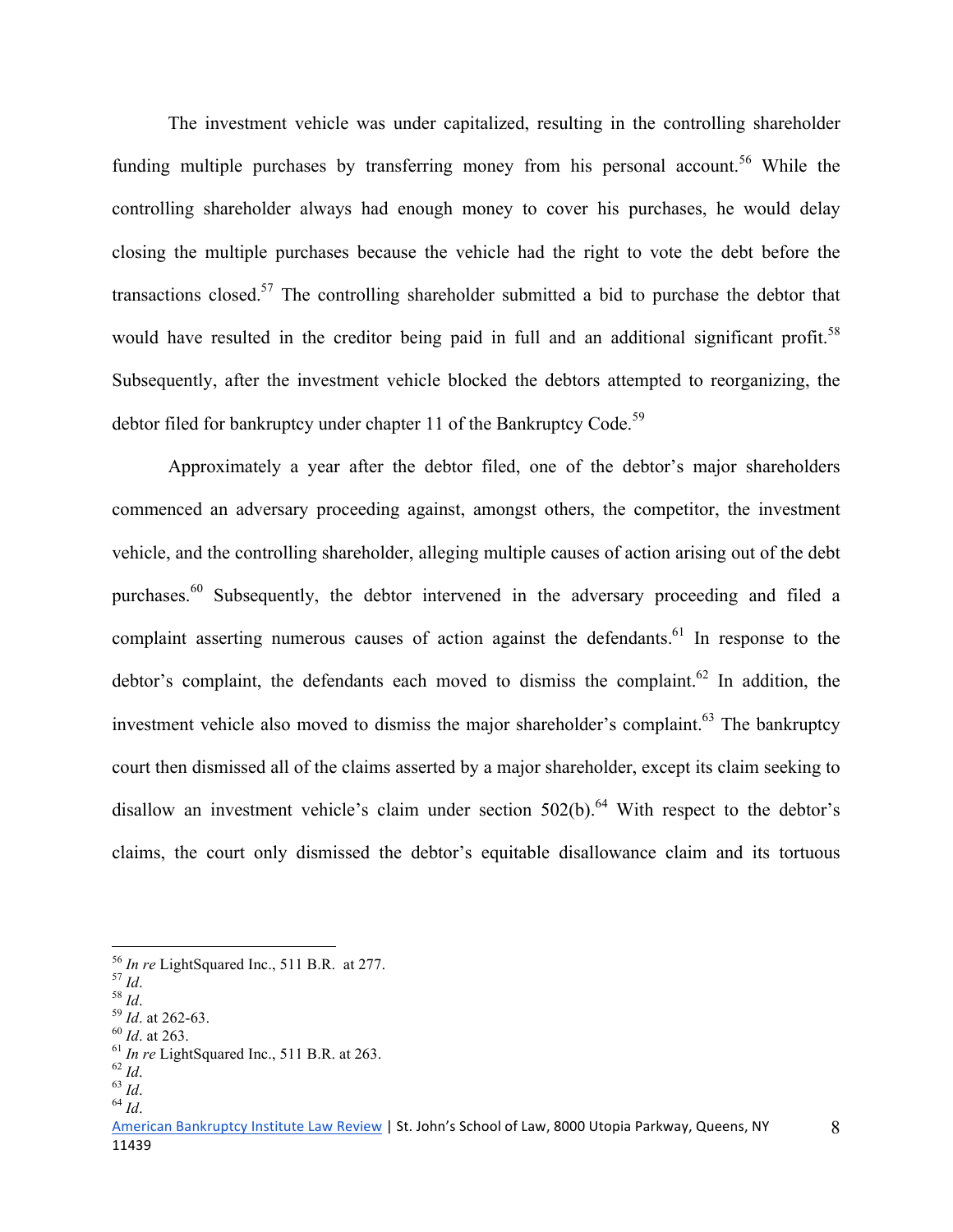interference claim against the investment vehicle.<sup>65</sup> The bankruptcy court then held a trial with respect to the remaining causes of action.<sup>66</sup>

With respect to the equitable subordination claim the court applied the *Mobile Steel* test. 67 Under the first prong, the bankruptcy court found that the investment vehicle engaged in inequitable conduct by purchasing the debt thereby breaching the covenant of good faith and delaying the closing of the transactions.<sup>68</sup> The investment vehicles purchase of the debt violated the purpose of the credit agreement's restrictions to prevent competitors from acquiring the debt.69 Along with the investment vehicle's inequitable conduct in acquiring the debt, the creditor engaged in inequitable conduct by effectively delaying hundreds of millions of dollars of  $\text{debt.}^{70}$  The creditor engaged in such actions even though he was faced with repeated demands to close and had the funds necessary to close readily available.<sup>71</sup>

Under the second prong, the investment vehicles delay in the closing the purchases of the debt resulted in harm to other creditors because it was done for no specific purpose and prevented other creditors from using the money as they desired.<sup>72</sup> Therefore, the investment vehicle's inequitable conduct inflicted unquantified harm on the other creditors as a result of the delay, uncertainty, and increased administrative costs to those creditors.<sup>73</sup> The court determined that the other creditors were harmed by the conduct, but did not determine the amount of the harm.<sup>74</sup> Therefore the court decided to equitable subordinated, but elected that the amount be

 $\overline{a}$ 

<sup>&</sup>lt;sup>65</sup> *Id.* at 264.<br>
<sup>66</sup> *In re* LightSquared Inc., 511 B.R. at 263.<br>
<sup>67</sup> *Mobile Steel*, 563 F.2d at 700.<br>
<sup>68</sup> *In re LightSquared Inc.*, 511 B.R. at 341.<br>
<sup>69</sup> *Id.*<br>
<sup>70</sup> *Id.*<br>
<sup>71</sup> *Id.*<br>
<sup>72</sup> *Id.* 360-61.<br>
<sup>73</sup>

American Bankruptcy Institute Law Review | St. John's School of Law, 8000 Utopia Parkway, Queens, NY 11439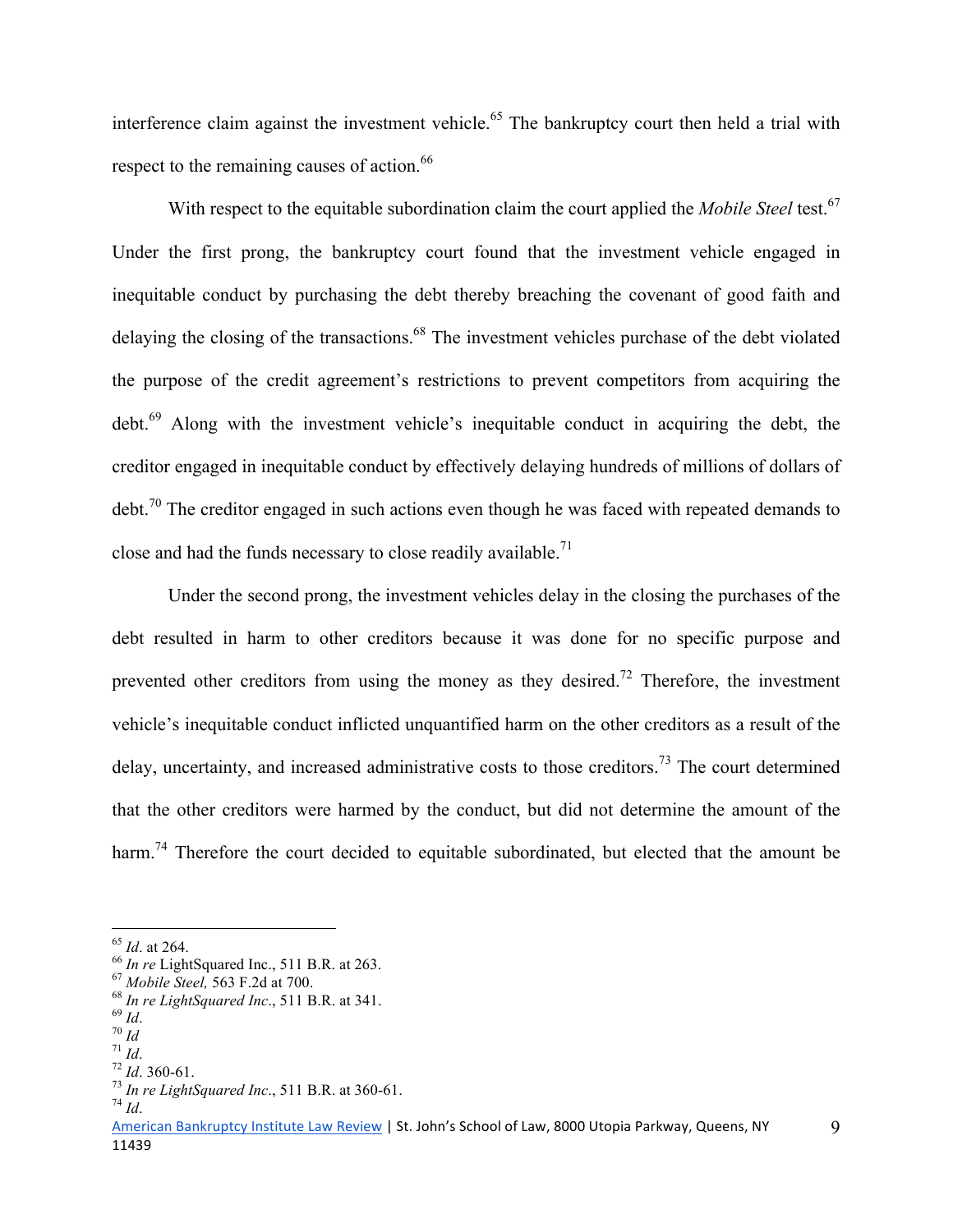determined later.<sup>75</sup> The issue however, was rendered moot because of the bankruptcy court's plan to sell the creditor's assets.<sup>76</sup> Therefore, not withstanding the court's previous ruling, the debt will not be equitably subordinated as previously decided.<sup>77</sup>

#### **III.** Implications of this Expanded Application of Equitable Subordination

Equitable subordination provides the court with a significant and powerful ability to remedy the inequitable conduct of a creditor prior to or during the misconduct. In particular, the remedy protects other creditors from being harmed by such conduct. The remedy of equitable subordination is applied in cases where the creditor's misconduct has produced an unfair advantage for himself and has harmed other creditors. This is a remedial remedy that should be applied very sparingly in bankruptcy courts. Moreover, it is remedial in nature and not punitive, as such the harm of the injured creditors will only be remedied to the extent necessary to restore the injured creditors to the position they would have been in if the conduct had not occurred. It is only designed to protect creditor's who have been harmed by inequitable behavior on the part of another creditor.

While equitable subordination it is traditionally only applied in fraud, it is now applied to many other types of conduct that courts find inequitable. As such creditors should be careful in the actions they take in purchasing debt. *LightSquared,* for example, is important because it demonstrated that competitors should be concerned about gaining a strategic advantage over the

 $^{75}$  Id.

<sup>&</sup>lt;sup>76</sup> Motion for Order Authorizing LightSquared to File Under Seal Portions of Exhibits Attached to LightSquared's Motion for Entry of Order, Pursuant to 11 U.S.C. §§ 105(a) and 363, Authorizing LightSquared to (A) Enter Into and Perform Under Letters Related to \$1,515,000,000 Second Lien Exit Financing Arrangements, (B) Pay Fees and Expenses in Connection Therewith, and (C) Provide Related Indemnities, *In re LightSquared*, 511 B.R. 253 (Bankr.

S.D.N.Y. 2014) (No. 12-12080 (SCC)). <sup>77</sup> *Id*. In applying each of the prongs from the *Mobile Steel* test, the court decided to equitably subordinate the investment vehicle's claim in an amount to be determined later. However, the bankruptcy court subsequently confirmed a chapter 11 plan that would sell the debtor's assets from the competitor and repay in full the investment vehicle. As a result, Controlling shareholder will receive 1.5 billion dollars for his shares and control over the company. Therefore, the investment vehicle's claim notwithstanding the courts previous ruling will not be equitably subordinated as previously held.

American Bankruptcy Institute Law Review | St. John's School of Law, 8000 Utopia Parkway, Queens, NY 11439 10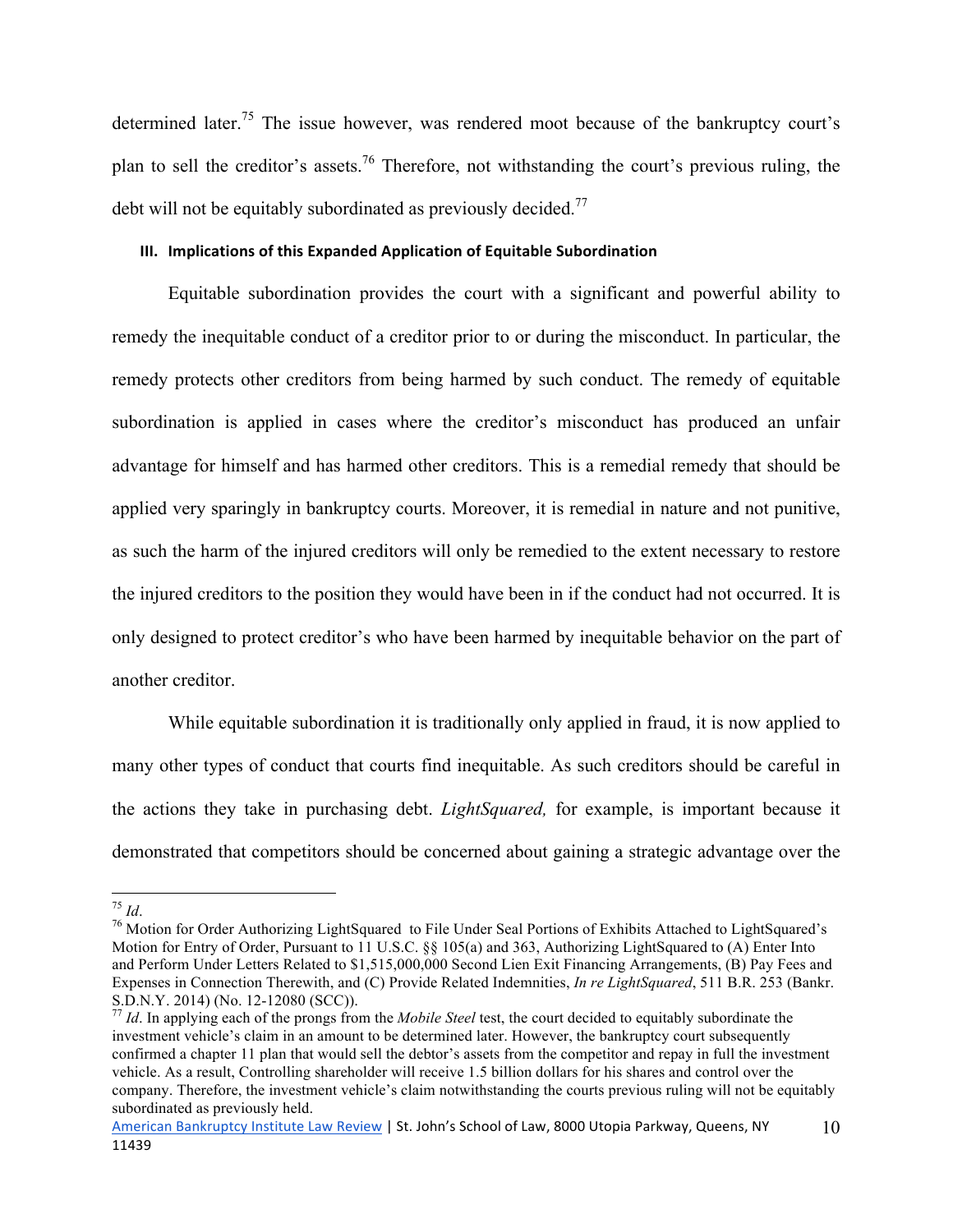debtor to acquire its debt. In particular, if you circumvent ownership restrictions in the credit agreement, the creditor risks having all or part of its debt subordinated. Which in turn will impair its apply to effectuate its desired results. Since equitable subordination can lead to drastic outcomes, such as losing all or part of your claim, creditor's need to be careful in the actions they take in acquiring debt.

The court also demonstrates the subsequent actions that the creditor can take to buy his way out. In *LightSquared*, the creditor was able to reach an agreement with the debtor to give up ownership of his claims to avoid them from being equitably subordinated. Even if the court finds it is inequitable conduct the debtor and the creditor can reach a consensual agreement that resolves the equitable subordination claim in a way such that each party benefits.

*LightSquared* is also significant because it demonstrates the need to carefully draft a credit agreement in such a way that minimizes the ability of third party to circumvent the agreement's restrictions on transferring the debt. For example, in *LightSquared*, the credit agreement included the undefined term subsidiary in the definition of "Disqualified Company," which was not broad enough to include the investment entity under the definition a "Disqualified Company" because the competitor did not own the investment entity. By failing to include the defined term "Affiliate" in the definition of "Disqualified Company," the credit agreement failed to prohibit the transfer of debt to an entity under common control with a Disqualified Company. Accordingly, had the credit agreement included Affiliate in the definition of Disqualified Company, the investment entity would have qualified as a Disqualified Company because the investment entity and the competitor were under the common control of the shareholder. Additionally, a borrower should attempt to protect itself by including a provision in the credit agreement that makes debt held by Disqualified Companies unenforceable, which would prevent